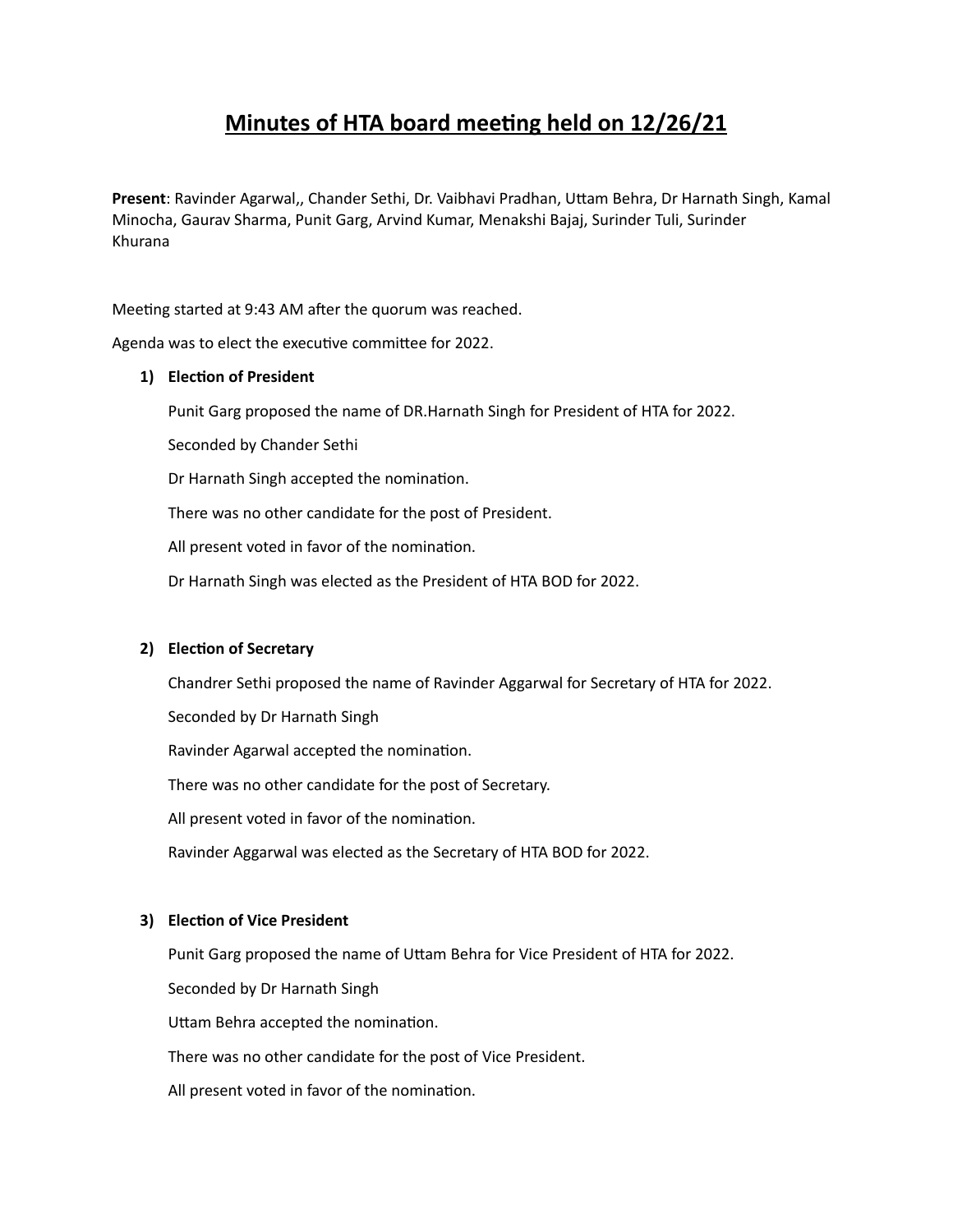Uttam Behra was elected as the Vice President of HTA BOD for 2022.

#### **4) Election of Treasurer**

Ravinder Aggarwal proposed the name of Chander Sethi for Treasurer of HTA for 2022. Seconded by Dr Harnath Singh Chander Sethi accepted the nomination. There was no other candidate for the post of Treasurer. All present voted in favor of the nomination. Chander Sethi was elected as the Treasurer of HTA BOD for 2022.

## **5) Election of Joint Treasurer**

Punit Garg proposed the name of Kamal Minocha for Joint Treasurer of HTA for 2022. Seconded by Dr Harnath Singh Kamal Minocha accepted the nomination. There was no other candidate for the post of Joint Treasurer. All present voted in favor of the nomination. Kamal Minocha was elected as the Joint Treasurer of HTA BOD for 2022.

## **6) Election of Joint Secretary**

Surinder Tuli proposed the name of Gaurav Sharma for Joint Secretary of HTA for 2022.

Seconded by Chander Sethi

Gaurav Sharma accepted the nomination.

There was no other candidate for the post of Joint Secretary.

All present voted in favor of the nomination.

Gaurav Sharma was elected as the Joint Secretary of HTA BOD for 2022.

## **7) Election of Puja Committee Chair**

Ravinder Aggarwal proposed the name of Dr Vaibhavi Pradhan for Puja Committee chair of HTA for 2022.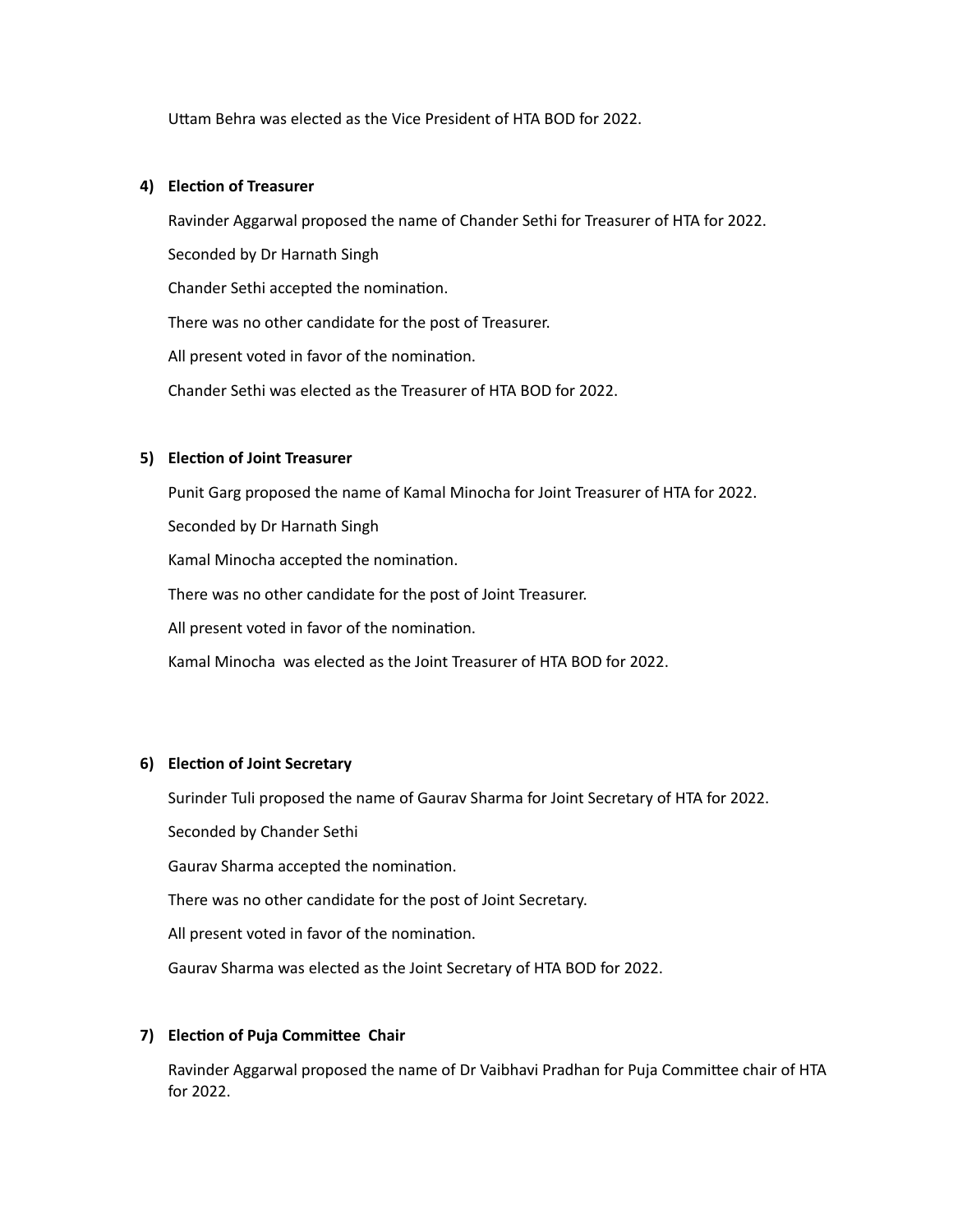Seconded by Surinder Tuli

Dr. Vaibhavi Pradhan accepted the nomination.

There was no other candidate for the post of Puja Committee Chair.

All present voted in favor of the nomination.

Dr Vaibhavi Pradhan was elected as the Puja Committee Chair of HTA for 2022.

#### **8) Election of Joint Puja Committee Chair**

Dr Harnath Singh proposed the name of Menakshi Bajaj for Joint Puja Committee chair of HTA for 2022.

Seconded by Chander Sethi

Menakshi Bajaj accepted the nomination.

There was no other candidate for the post of Joint Chair of Puja Committee.

All present voted in favor of the nomination.

Menakshi Bajaj was elected as the Joint Puja Committee Chair of HTA for 2022.

## **9) Election of Communication chair**

Punit Garg proposed the name of Gaurav Sharma for communication chair of HTA for 2022.

Seconded by Dr Harnath Singh

Gaurav Sharma accepted the nomination.

There was no other candidate for the post of Communication Chair.

All present voted in favor of the nomination.

Gaurav Sharma was elected as the Communication chair of HTA for 2022.

#### **10) Joint communication chair**

Uttam Behra self nominated himself as joint communication chair.

All present were OK with the nomination.

Uttam Behra was elected as the joint communication chair of HTA for 2022. He will work closely with Gaurav Sharma to take care of communication related tasks of HTA as decided by the communication committee chair and/or the executive committee.